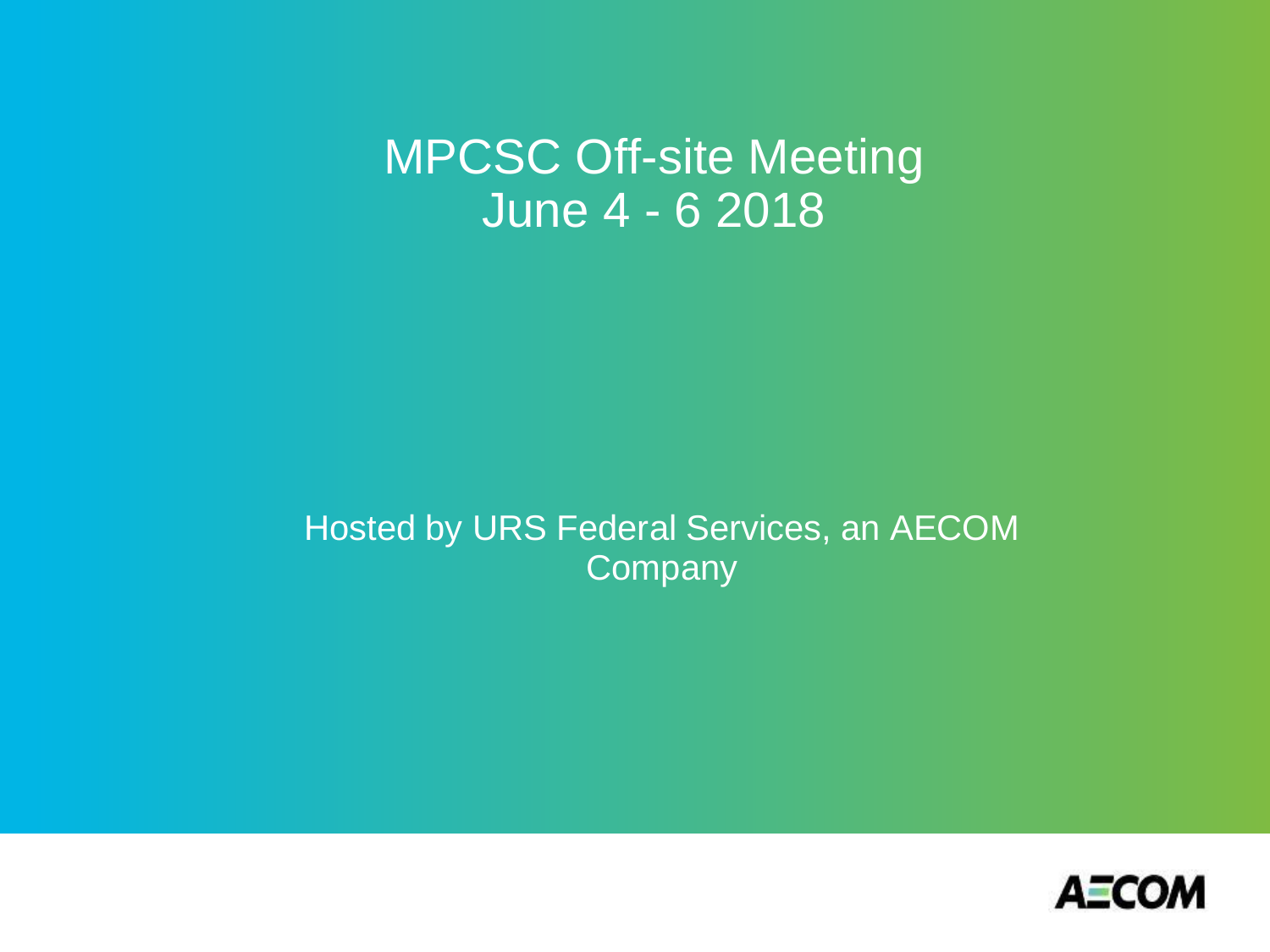## **Itinerary for MPCSC Off-site Hosted by URS/AECOM**

**Monday, June 4, 2018** - **Reception** will be held at the Hilton Cocoa Beach **6pm- 8pm** Address: 1550 North Atlantic Avenue, Cocoa Beach, FL 32931

#### **Tuesday, June 5, 2018 – MPCSC Meeting 9:00-4:00pm**

Kick off will begin approximately at 8:00 at the Dunes Classroom Area, Hilton Cocoa Beach and will end approximately 4:00pm \*Lunch provided

### **Wednesday, June 6, 2018 - MPCSC Meeting 9:00- 12:00pm**

The meeting location will be held in the Dunes Classroom Area, Hilton Cocoa Beach. \*Lunch provided

**Thursday, June 7, 2018 – Depart/Travel ?** 

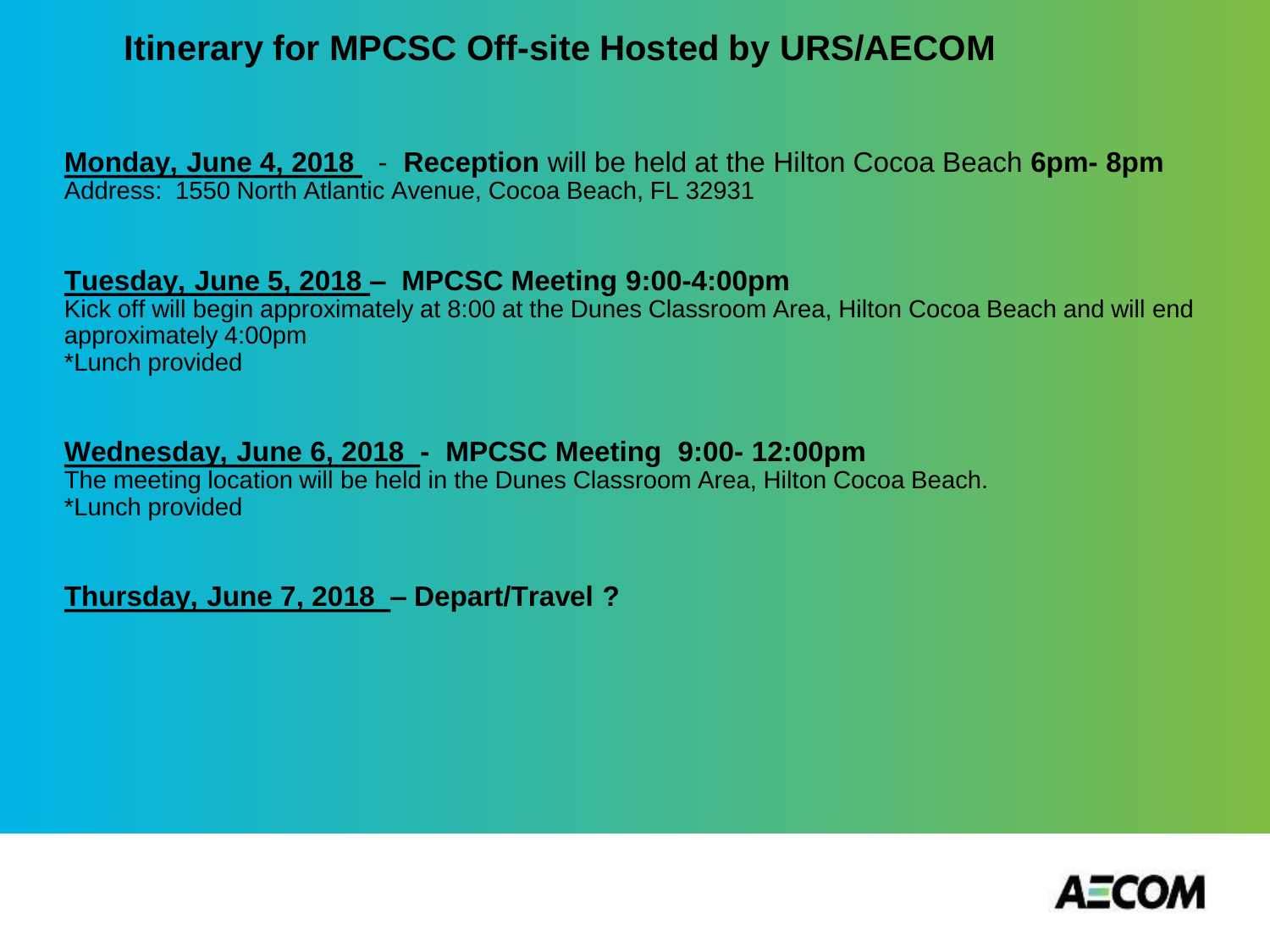# KSC Tour

Tour will start around 1:00 and will last about 2 hours

If you are not a U.S Citizen, we have to get prior approval.

There are some clothing requirements:

Please be sure to have everyone wear closed toed shoes. Sneakers are best. No heels greater than one inch tall will be permitted.

Long pants to cover ankles and shirts with sleeves please. No dresses, skirts, capri pants, tank tops will be permitted.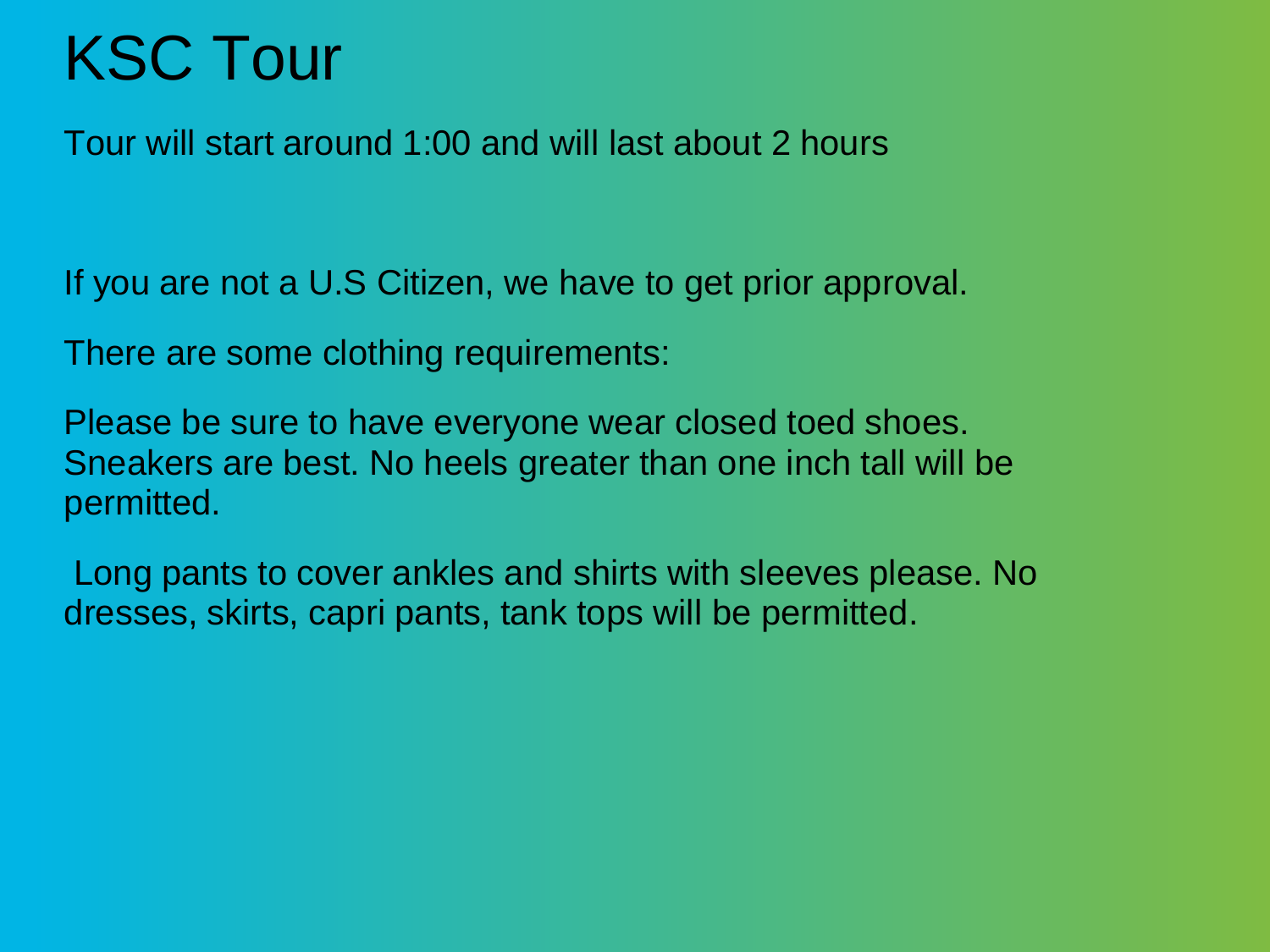A block of rooms has been reserved for June 4, 2018 - June 7, 2018. When booking your room reservation online please be sure to follow the link listed below. This special group page will ensure the contracted rate of \$121 per night for a City View Double Queen Room with parking and guest room Wi-Fi included.

#### Booking Steps:

Reservation Website:

## **http://www.hilton.com/en/hi/groups/personalized/C/CCBCHHF-URSFS-20180604/index.jhtml?WT.mc\_id=POG**

- 2. Click on Book a room
- 3. Enter your Arrival/Departure Dates and the number of guests in the room
- 4. Confirm Reservation with Contact Details and Credit Card

#### Telephone Booking Steps:

- 1. Reservation Telephone: 1-866-580-7402
- **2. Provide the group code: URSFS**
- 3. Provide your Arrival/Departure Dates and the number of guests in the room
- 4. Confirm Reservation with Contact Details and Credit Card

## Make your reservation by: May 4, 2018

## Your group code is: URSFS

See you at the Hilton Cocoa Beach Oceanfront in June! We hope you enjoy your stay and your group's event